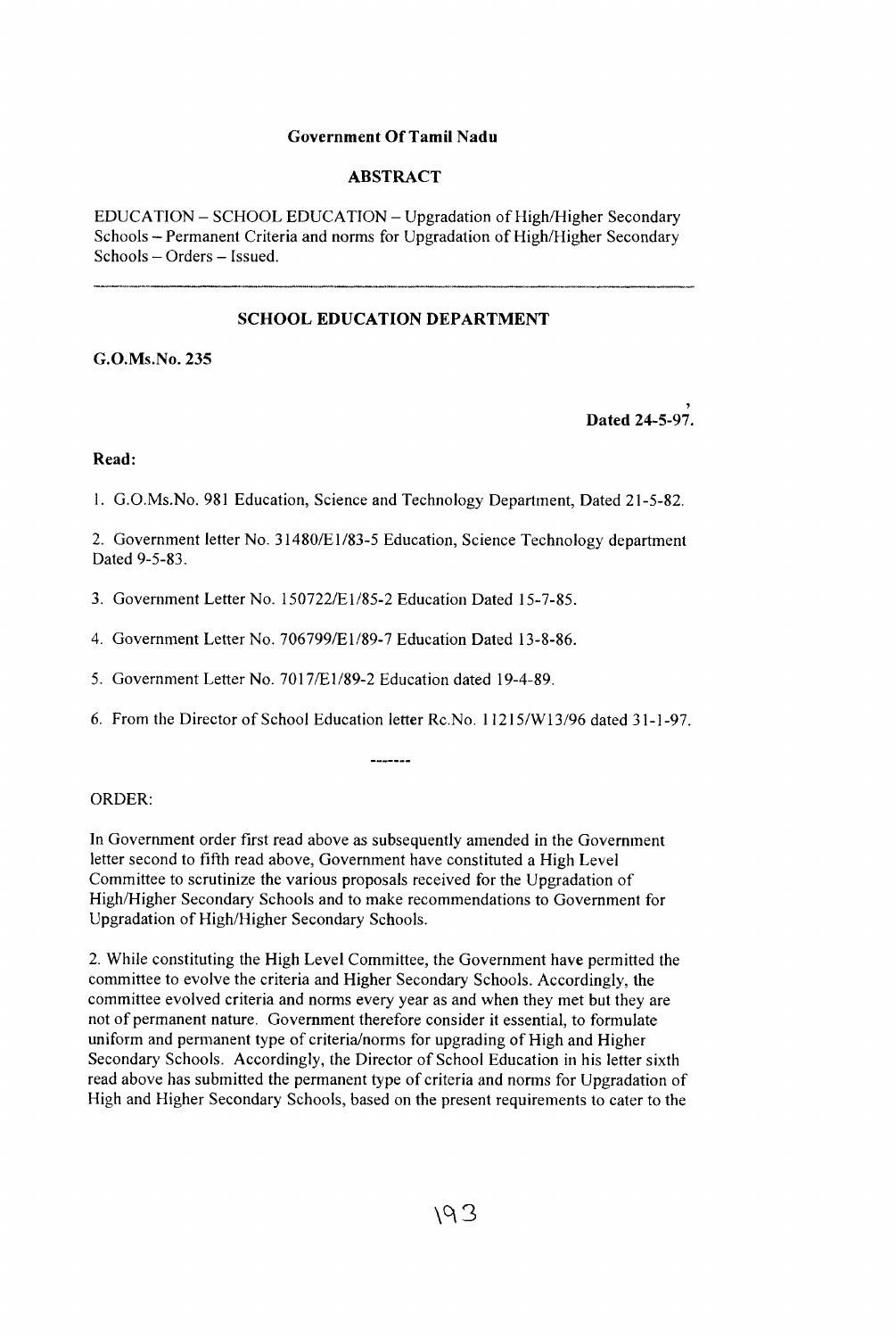educational needs of the area, high and higher secondary schools and requested approval of the same.

3. The Government, after careful examination, direct that the criteria and norms as detailed in the annexure I and II to this order be followed for upgradation of Government/Panchayat Union/Corporation/Municipality Middle schools into High Schools and for upgradation of High schools into Higher Secondary Schools from 1997 acadmic year.

4. This order issued with the concurrence of the Finance Department vide its U.O.No. 2390/FS/P/97 dated 16-5-97.

#### $\#$  BY ORDER OF THE GOVERNOR  $\#$

## M.A.GOWRISHANKAR, SECRETARY TO GOVERNMENT,

To

The Director of School Education, Chennai  $-6$ . The Joint Secretary to Government (School Education) School Education Department, Chennai-9.

Copy to:

The Finance Department, Chennai-9.

The Adi Dravidar and Tribal Welfare Department, Chennai-9.

The Municipal Administration and Water Supply Department, Chennai-9.

The Senior Personal Assistant to Minister(Education), Chennai-9.

The School Education Department(HS), Chennai

#### **ANNEXURE - 1.**

# **NORMS FOR UPGRADATION OF GOVERNMENT/PANCHAYAT UNION/ CORPORATION/ MUNICIPALITY MIDDLE SCHOOLS INTO HIGH SCHOOLS EVERY YEAR.**

#### \*\*\*\*\*\*

The number of schools to be selected for the year may be fixed by the Government depending upon the budget provision.

The schools should possess five acres of play area for Boys High School and Coeducation High School and three acres of play area for Girls High School.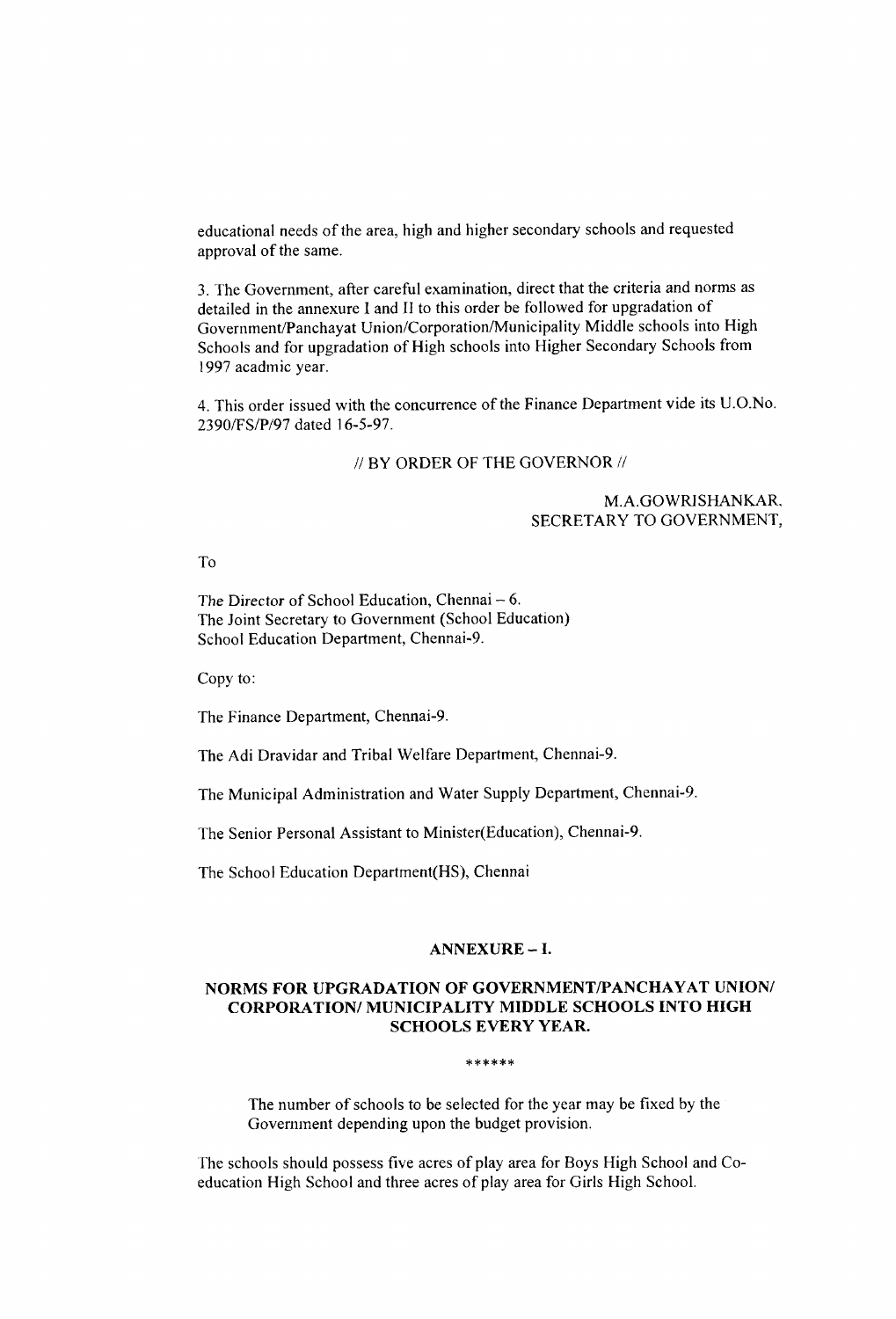The schools should have remitted the Public contribution fixed by Government from time to time fully.

Priority to be given to the schools located in hill areas.

Priority to be given to the schools located in area where the population of Adidravidas is high.

The proposals for upgradation of Girls schools may be given due consideration.

The strength in Standard VIII should not be less than 50 pupils-relaxation in strength may be considered in the case of Adi-dravida schools.

Priority to be given to the schools where the feeder schools and the HIgh Schools already functioning in that area do not meet the demand of the population of school age children of that area.

The school should have adequate buildings, accommodation and other infrastructure factilities.

The minimum distance between one high school and another high school for the purpose of upgradation shall be 5 kms.

\*\*\*\*\*\*

# **ANNEXURE - II**

# **CRITERIA AND NORMS FOR UPGRADATION OF HIGHER SECONDARY SCHOOLS.**

The number of schools to be selected for the year may be fixed by the Government depending upon the budget provision of the respective year.

The schools, other than in urban areas shall have five acres of land and Schools in urban areas shall have three acres of land inclusive of play ground area

The schools should have adequate buildings, accommodation and other infrastructure facilities.

The strength in Standard  $X$  of the proposed school should not be less than 100. However, this may relaxed in respect of Adi-dravida schools

First priority shall be given to the schools which have remitted the public contribution fixed by the Government from time to time in full.

Priority shall be given for the opening of Girls institutions.